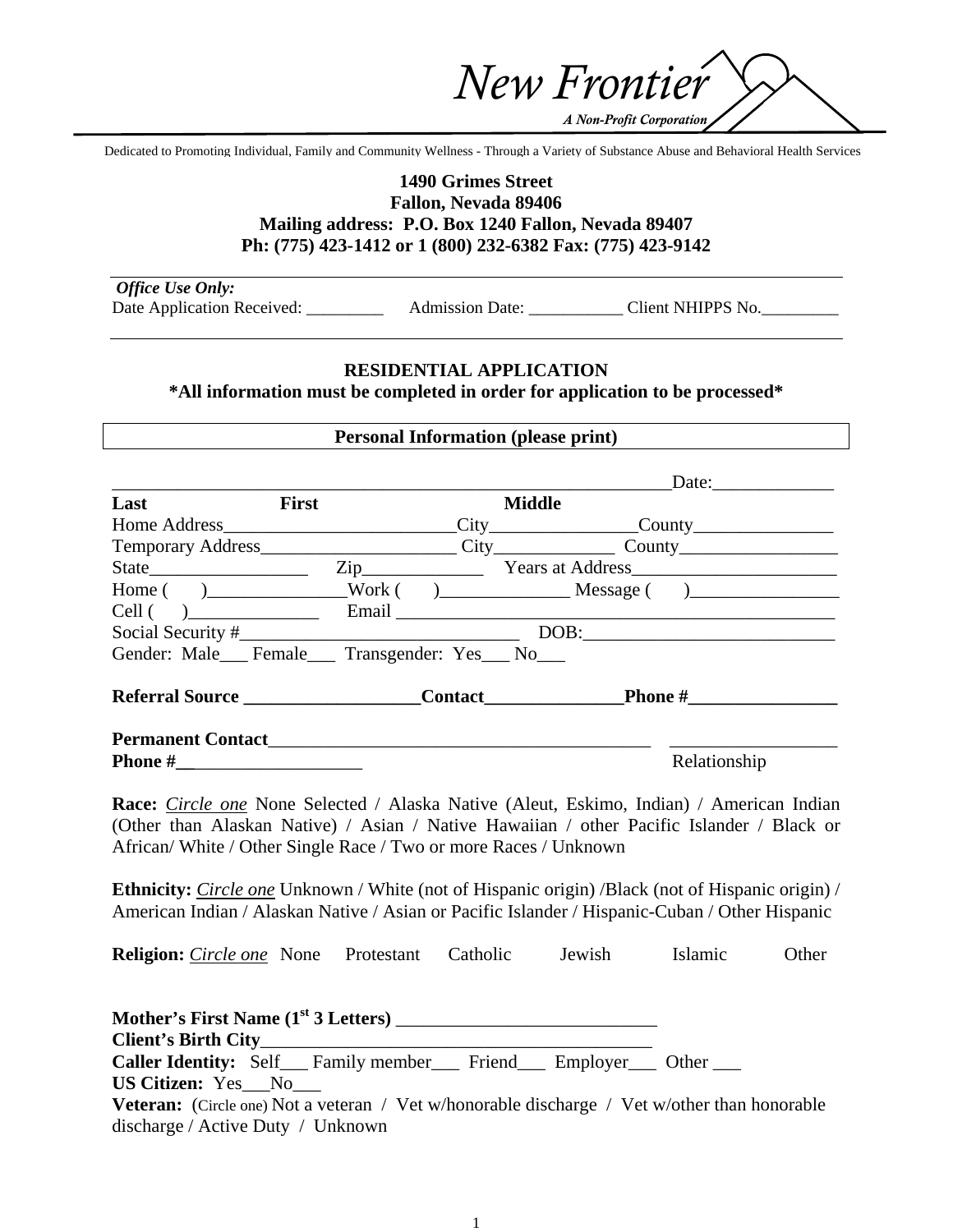## **Marital / Social History:**

| Current marital status: Married                 |      | ___Divorced ___Separated ___Single ___Widowed   |  |
|-------------------------------------------------|------|-------------------------------------------------|--|
| Pregnant: Yes__No__Due Date: _                  |      | Are you receiving prenatal care? Yes __No___    |  |
| Number of Children: <u>____</u> Ages __________ |      | Are they currently in your care? $Yes \t No \t$ |  |
| Is CPS or DCFS involved with children: Yes      | - No |                                                 |  |

# *PLEASE LIST ALL SUBSTANCES USED (Including alcohol)*

| ALCOHOL &<br><b>DRUGS</b><br><b>BEING USED</b> | AGE OF<br><b>FIRST</b><br>USE | # OF DAYS<br><b>USED IN</b><br>LAST <sub>30</sub><br><b>DAYS</b> | #OF<br><b>YEARS</b><br>USED | DATE OF<br><b>LAST USE</b> | <b>AMOUNT</b><br><b>USED</b><br><b>DAILY</b> | <b>METHOD</b><br>OF USE | <b>TREATED</b><br><b>FOR</b><br>PREVIOUSLY | FACILITY/<br><b>LOCATION</b><br><b>ATTENDED</b> |
|------------------------------------------------|-------------------------------|------------------------------------------------------------------|-----------------------------|----------------------------|----------------------------------------------|-------------------------|--------------------------------------------|-------------------------------------------------|
|                                                |                               |                                                                  |                             |                            |                                              |                         |                                            |                                                 |
|                                                |                               |                                                                  |                             |                            |                                              |                         |                                            |                                                 |
|                                                |                               |                                                                  |                             |                            |                                              |                         |                                            |                                                 |
|                                                |                               |                                                                  |                             |                            |                                              |                         |                                            |                                                 |

Are you an I.V. user? Yes  $\quad$  No  $\quad$  If yes, for how long?

| Are you currently using Methadone or Suboxone? Yes__No___ If yes, how long: |  |  |
|-----------------------------------------------------------------------------|--|--|

Have you had a physical/medical exam within the last 30 days? Yes\_\_No\_\_By whom\_\_\_\_\_\_ Have you had seizures? Yes\_\_No\_\_\_ Date of last seizure: \_\_\_\_\_\_\_\_\_ Cause: \_\_\_\_\_\_\_\_

Do you have any current or past mental health issues? Yes\_\_\_No\_\_\_Diagnosis: \_\_\_\_\_\_\_\_\_\_\_\_\_\_\_\_\_\_\_\_\_\_\_\_\_\_\_\_\_\_\_\_\_\_

Have you ever had or are you now experiencing any suicidal or homicidal ideations?Yes No Explain\_\_\_\_\_\_\_\_\_\_\_\_\_\_\_\_\_\_\_\_\_\_\_\_\_\_\_\_\_\_\_\_\_\_\_\_\_\_\_\_\_\_\_\_\_\_\_\_\_\_\_\_\_\_\_\_\_\_\_\_\_\_\_\_\_\_\_\_\_\_\_

Have you had any past suicide attempts? Yes\_\_\_No\_\_\_ Explain\_\_\_\_\_\_\_\_\_\_\_\_\_\_\_\_\_\_\_\_\_\_\_\_\_\_

Do you have any physical/mental disabilities that may interfere with treatment or for which you may need special accommodations? Yes No Explain

# *PLEASE LIST ALL PRESCRIPTIONS YOU HAVE TAKEN IN THE LAST 30 DAYS*

*Check box if currently taking med \* List additional meds on back of this sheet* 

| <b>MEDICATION</b> | <b>REASON FOR TAKING MED</b> | PRESCRIBING DOCTOR |
|-------------------|------------------------------|--------------------|
|                   |                              |                    |
|                   |                              |                    |
|                   |                              |                    |
|                   |                              |                    |
|                   |                              |                    |

List all allergies (Medications, Animals, Food): \_\_\_\_\_\_\_\_\_\_\_\_\_\_\_\_\_\_\_\_\_\_\_\_\_\_\_\_\_\_\_\_

### **Indicate if you have had any of the following health problems: Please circle Yes or No**

| <b>Heart Disease</b>      | Y/N               | Liver Disease               | Y/N | Head Trauma           | Y/N               |
|---------------------------|-------------------|-----------------------------|-----|-----------------------|-------------------|
| <b>Stroke History</b>     | Y/N               | Hepatitis $(A, B, C)$ Y / N |     | Anxiety               | Y/N               |
| High Blood Pressure $Y/N$ |                   | Tuberculosis                | Y/N | <b>Diabetes</b>       | Y/N               |
| Internal Bleeding         | Y/N               | Respiratory                 | Y/N | <b>Recent Surgery</b> | $\rm Y/N$         |
| Ulcers                    | $\rm Y$ / $\rm N$ | Epilepsy                    | Y/N | S.T.D.                | $\rm Y$ / $\rm N$ |
|                           |                   |                             |     |                       |                   |

Do you have any contagious illnesses or conditions? Yes No. Explain

Any history of physical or sexual abuse? Yes\_\_\_No\_\_\_ Have you ever been convicted of a sex crime? Yes No If yes, complete criminal history form

\_\_\_\_\_\_\_\_\_\_\_\_\_\_\_\_\_\_\_\_\_\_\_\_\_\_\_\_\_\_\_\_\_\_\_\_\_\_\_\_\_\_\_\_\_\_\_\_\_\_\_\_\_\_\_\_\_\_\_\_\_\_\_\_\_\_\_\_\_\_\_\_\_\_\_\_\_\_